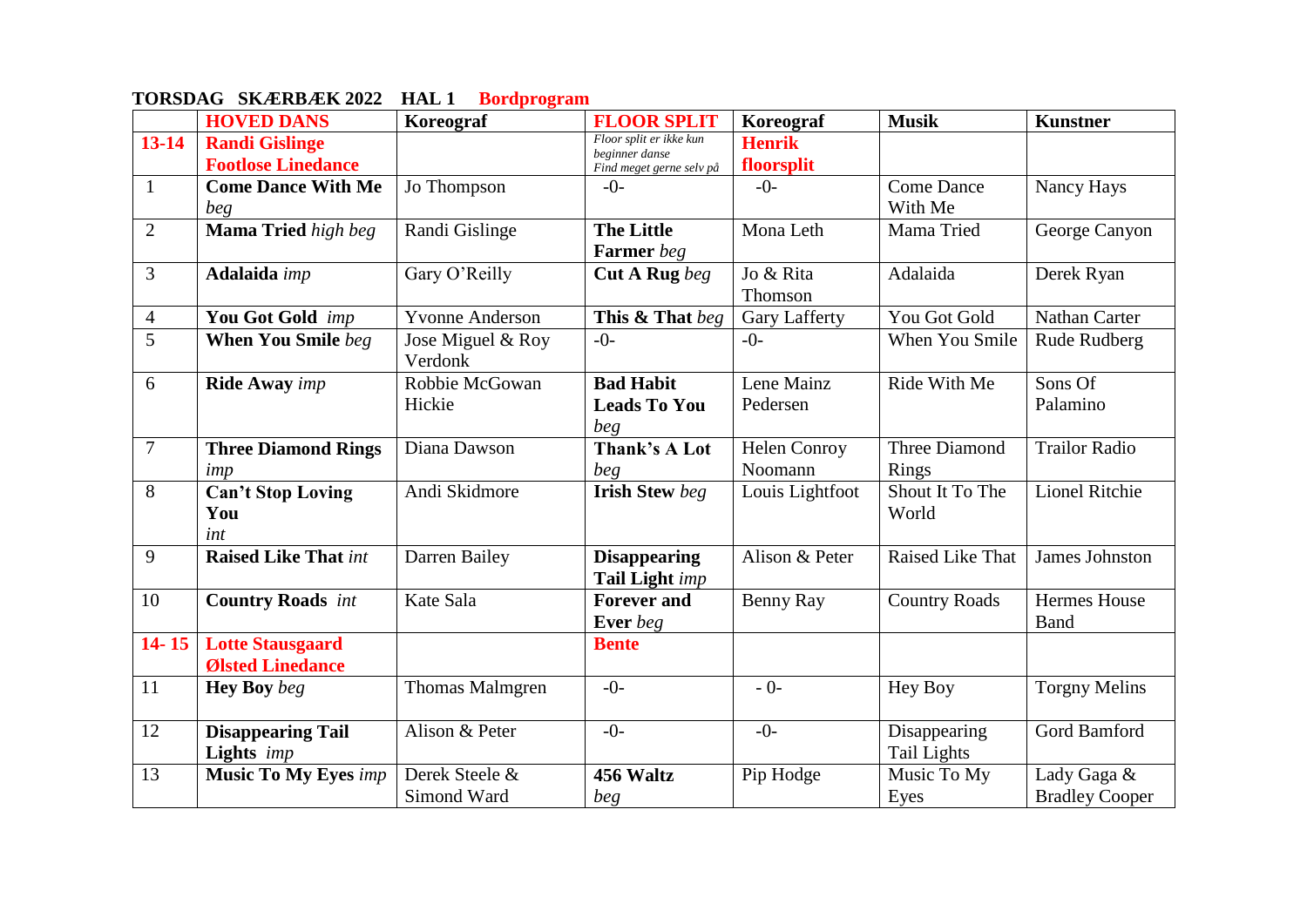| 14      | Wintergreen int                                                      | Maggi Gallagher                                          | <b>Irish Stew beg</b>                              | Lois Lightfoot         | Wintergreen                                 | The East<br>Pointers                  |
|---------|----------------------------------------------------------------------|----------------------------------------------------------|----------------------------------------------------|------------------------|---------------------------------------------|---------------------------------------|
| 15      | <b>People Are Crazy</b> imp                                          | Gaye Teather                                             | <b>Blue Birds</b> beg                              | Kim Ray                | People Are<br>Crazy                         | <b>Billy Currington</b>               |
| 16      | <b>Hello Beautiful int</b>                                           | <b>Rob Fowler</b>                                        | My Heart beg                                       | <b>Bente Andersen</b>  | Hello Beautiful<br>$(2020 \text{ version})$ | Noah Schnacky                         |
| 17      | Here We Go int                                                       | Gary O'Reilly &<br>Maggie Gallagher                      | <b>Mamma Maria</b><br>beg                          | <b>Frank Trace</b>     | Here I Go                                   | Wildflowers<br>(feat jason<br>Dering) |
| 18      | <b>Take Me To The River</b><br>int                                   | Roy Verdonk & Jonas<br>Dalhgren                          | <b>Take Me To</b><br>The River beg                 | Lene Mainz<br>Pedersen | Take Me To The<br>River                     | Kaleida                               |
| 19      | <b>Second Hand Heart</b><br>int                                      | Maggie Gallagher                                         | <b>Blue Night Cha</b><br>beg                       | Kim Ray                | <b>Second Hand</b><br>Heart                 | <b>Ben Haenow</b>                     |
| 20      | <b>Ring Ding</b> int<br>***Ikke Gennemgå<br><b>A Scotman's Story</b> | Mark Furnell & Chris<br>Godden<br><b>James Himsworth</b> | <b>Lindi Shuffle</b><br>easy beg                   | <b>Jane Smee</b>       | A Scotman's<br>Story                        | Nathan Evans                          |
| $15-16$ | <b>Lotte Tøttrup</b><br><b>Silverstar Linedancers</b>                |                                                          | <b>Jesper</b>                                      |                        |                                             |                                       |
| 21      | <b>Brand New Man beg</b>                                             | Tina Argyle                                              | <b>Down To The</b><br><b>Honky Tonk</b><br>beg     | <b>Rick Todd</b>       | <b>Brand New Man</b>                        | Brooks & Dunn                         |
| 22      | This is me<br>imp                                                    | <b>Yvonne Anderson</b>                                   | <b>Every Day Is</b><br><b>For Love</b><br>easy beg | <b>Susanne Mose</b>    | This Is Me<br><b>Missing You</b>            | <b>James House</b>                    |
| 23      | Nickajack imp                                                        | Rob Fowler                                               | <b>Down To The</b><br><b>Honky Tonk</b><br>beg     | <b>Rick Todd</b>       | Nickajack                                   | <b>River Road</b>                     |
| 24      | Til You Can't int                                                    | Gary O'Reilly                                            | <b>This And That</b><br>beg                        | <b>Gary Lafferty</b>   | Til You Can't                               | Cody Johnson                          |
| 25      | <b>Dance Before You</b><br><b>Leave Me</b> int                       | Maggie Gallagher                                         | <b>Come Dance</b><br>With Me beg                   | Jo Thompson            | Leave Before<br>You Love Me                 | Marshmello &<br><b>Jonas Brothers</b> |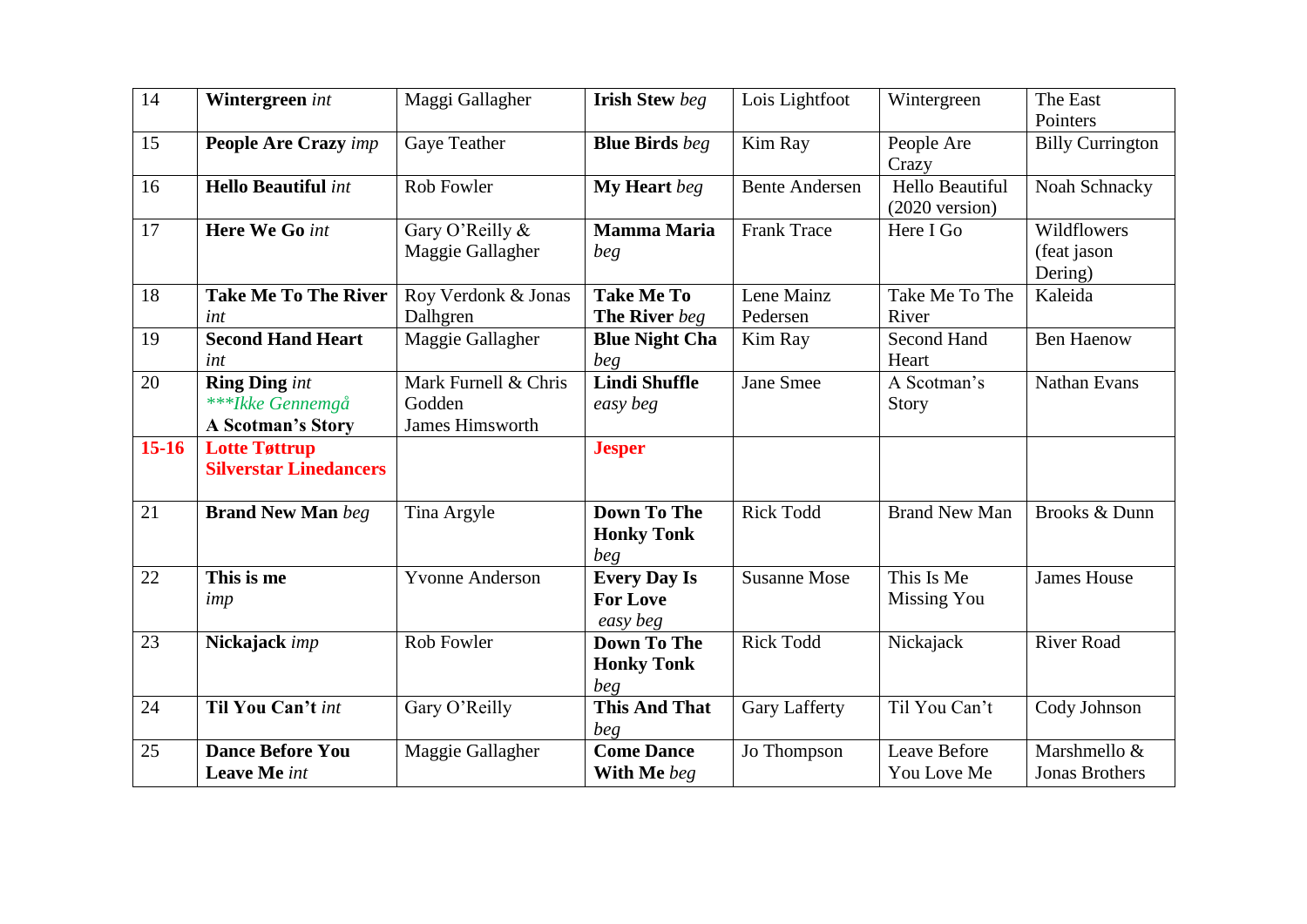| 26        | Jessie imp                                    | Micala Svensson                          | <b>All You Need</b><br>beg                 | Robbie<br>McGowan    | Jessie                                     | <b>Stuart Moleys</b>                |
|-----------|-----------------------------------------------|------------------------------------------|--------------------------------------------|----------------------|--------------------------------------------|-------------------------------------|
|           |                                               |                                          | M tag og restart                           | Hickie               |                                            |                                     |
| 27        | <b>Lonely Drum</b> imp                        | Darren Mitchel                           | <b>Until The Dawn</b><br>beg               | <b>Gary Lafferty</b> | Lonely Drum                                | Aaron Goodvin                       |
| 28        | <b>Gives Me Shivers imp</b>                   | <b>Brandon Zahorsky</b>                  | <b>Shivers Baby</b><br>beg                 | <b>Gitte Stehr</b>   | <b>Shivers</b>                             | Ed Sheeran                          |
| 29        | <b>Southern Dreams</b> imp                    | <b>Maddison Glover</b>                   | <b>Blue Night Cha</b><br>beg               | Kim Ray              | I Dream In<br>Southern                     | Kaleb Lee (feat.<br>Kelly Clarkson) |
| 30        | <b>Galway Girls int</b>                       | Chris Hodgson                            | $-0-$                                      | $-0-$                | Galway Girl                                | Shannon & Earl                      |
| $16-17$   | <b>OPVISNINGSDANSE</b><br><b>Susanne Mose</b> |                                          |                                            |                      |                                            |                                     |
| 31        | <b>A Lot About A Little</b>                   | Bobby C, Cathy M,<br>Deborah O, Elaine C | $-0-$                                      | $-0-$                | A Lot About A<br>Little                    | Jason Benoit &<br>Jdzl              |
| 32        | <b>Float Ya' Boat</b>                         | Ria Vos                                  | $-0-$                                      | $-0-$                | I Was On A Boat<br>That Day                | Old Dominion                        |
| 33        | <b>Bad Habits Leads To</b><br>You             | Lene Mainz Pedersen                      | $-0-$                                      | $-0-$                | <b>Bad Habits</b>                          | Ed Sheeran                          |
| 34        | Corn                                          | Rob Fowler                               | $-0-$                                      | $-0-$                | Corn                                       | <b>Blake Shelton</b>                |
| 35        | <b>Sunset Road</b>                            | <b>Henrik Lassen</b>                     | $-()$ -                                    | $-()$ -              | You Just Can't<br>See Him From<br>The Road | Paul Bogart                         |
|           |                                               | <b>PAUSE</b>                             |                                            |                      | <b>PAUSE</b>                               |                                     |
| $19 - 20$ | <b>Charlotte Larsen</b><br><b>Dusty Boots</b> |                                          |                                            |                      |                                            |                                     |
| 36        | <b>Same Boat imp</b>                          | <b>Rachel McEnaney</b>                   | <b>Down To The</b><br><b>Honkytonk</b> beg | <b>Rick Tod</b>      | Same Boat                                  | Zac Brown Band                      |
| 37        | I've Seen It All int                          | Gary O'Reilly                            | <b>My Little Old</b><br>Lover beg          | Mona Leth            | All I Need To<br>See                       | <b>Mitch Rossell</b>                |
| 38        | <b>Would Have Loved</b><br>Her int            | Darren Bailey                            | <b>Sunset Road</b><br>beg                  | Henrik Lassen        | <b>Would Have</b><br>Loved Her             | Chris Bandi                         |
| 39        | <b>Calypso Mexico</b><br>int                  | Ria Vos                                  | <b>The Bomp</b><br>imp                     | Kim Ray              | Calypso Mexico                             | <b>Bouke</b>                        |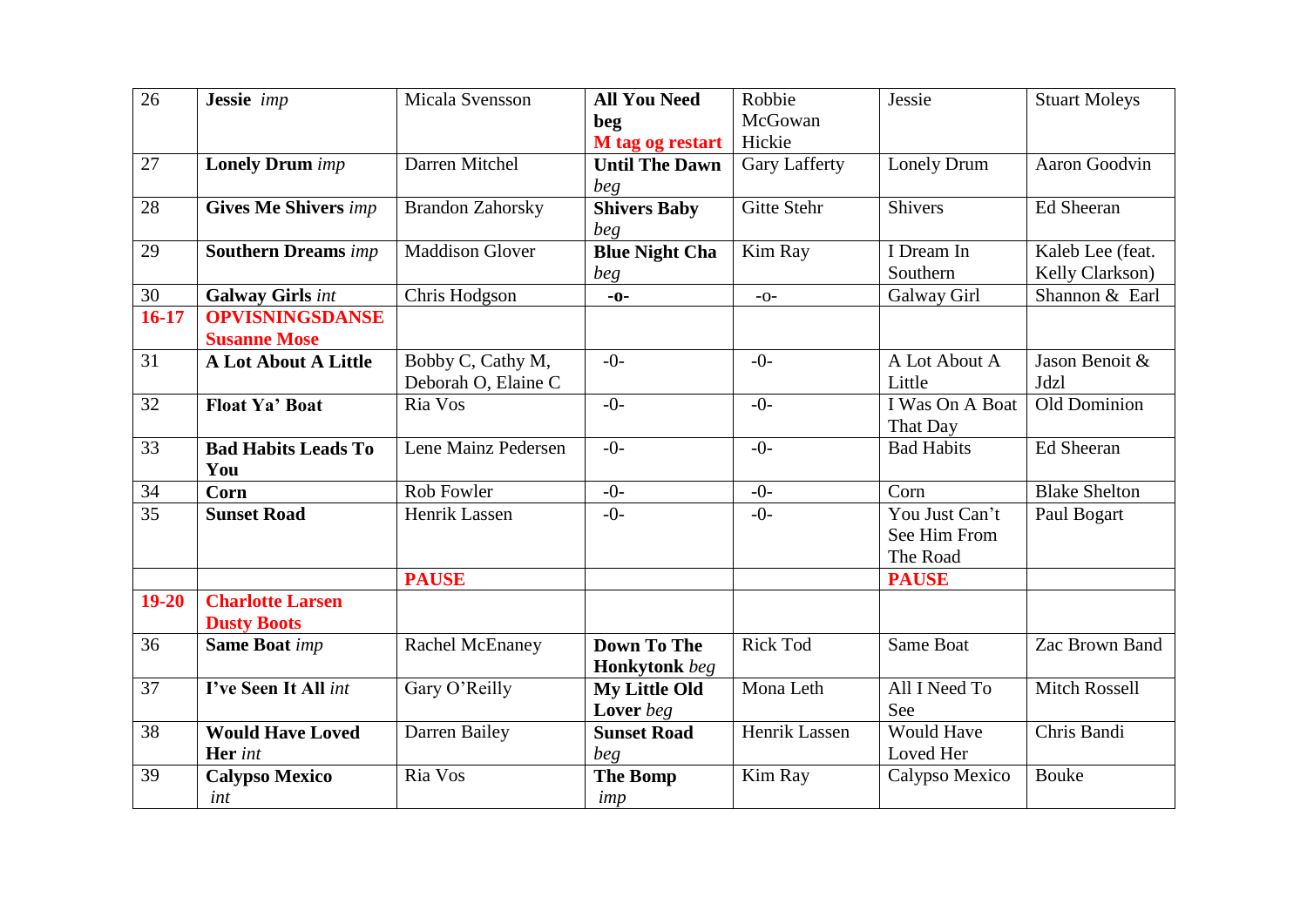| 40              | <b>Pot Of Gold</b>           | Liam Hrycan            | <b>Stealing The</b>   | Rosie Multari        | Dance Above         | Ronan Hardiman     |
|-----------------|------------------------------|------------------------|-----------------------|----------------------|---------------------|--------------------|
|                 | int                          |                        | <b>Best</b> beg       |                      | The Rainbow         |                    |
| 41              | <b>She Don't Know</b> imp    | <b>Maddison Glover</b> | <b>Cut A Rug</b>      | Jo & Rita            | She Don't Know      | Jade Eagleson      |
|                 |                              |                        | beg                   | Thompson             |                     |                    |
| 42              | <b>Gone West imp</b>         | Maggie Gallagher &     | I Ain't Never         | Michael Barr,        | <b>Gone West</b>    | Gone West          |
|                 |                              | Gary O'Reilly          | beg                   | Michele Burton       |                     |                    |
|                 |                              |                        |                       | & Jo Thompson        |                     |                    |
| 43              | Thunderbird imp              | Alison Biggs & Peter   | Cowboy                | Unknown              | Thunderbird         | Toby Keith         |
|                 |                              | Metelnick              | <b>Charleston</b> beg |                      |                     |                    |
| 44              | <b>You Can Hear A</b>        | Nina Skyrud & Cato     | <b>You Can Hear</b>   | <b>Nancy Rosera</b>  | You Can Hear A      | <b>Tony Ramey</b>  |
|                 | <b>Heart Break</b> int       | Larsen                 | <b>A Heart Break</b>  |                      | <b>Heart Break</b>  |                    |
|                 |                              |                        | beg                   |                      |                     |                    |
| 45              | <b>Like Coca Cola In</b>     | Wil Bos                | <b>Thanks A Lot</b>   | <b>Helen Conroy</b>  | We're Here To       | Jim Devine         |
|                 | <b>Hollywood</b> imp         |                        | beg                   | Noonan               | Stay                |                    |
| $20 - 21$       | <b>Mona Leth</b>             |                        | <b>Lotte S</b>        |                      |                     |                    |
|                 | <b>Hundested</b>             |                        |                       |                      |                     |                    |
| 46              | <b>Holding Back The</b>      | <b>Susanne Mose</b>    | <b>Stealing The</b>   | Ronan                | <b>Holding Back</b> | Rockie lynne       |
|                 | Ocean beg                    |                        | <b>Best</b> beg       | Hardiman             | The Ocean           |                    |
| 47              | <b>Fields Of Athenry int</b> | Gary O'Reilly &        | <b>Some Kind Of</b>   | <b>Gary O'Reilly</b> | Fields Of           | <b>Sunny Heart</b> |
|                 |                              | Maggie Gallagher       | Wonderful beg         |                      | Athenry             |                    |
| 48              | <b>Time For Love</b> imp     | Vikki Morris           | Ghost train beg       | Katy Hunyadi         | It's Time For       | Don Williams       |
|                 |                              |                        | (m.                   |                      | Love                |                    |
|                 |                              |                        | Stop på samme         |                      |                     |                    |
|                 |                              |                        | sted som              |                      |                     |                    |
|                 |                              |                        | hoveddansen.)         |                      |                     |                    |
| 49              | <b>Half Past Tipsy</b> imp   | <b>Maddison Glover</b> | <b>Good Strong</b>    | Ann-Jeanett          | $1, 2$ Many         | Luke Combs         |
|                 |                              |                        | Woman beg             | Ramsvatn             |                     |                    |
| 50              | <b>Neon Blue</b> imp         | Tina Argyle            | <b>Skinny Genes</b>   | Pat og Lizzie        | Neon Blue           | Joshua Hedley      |
|                 |                              |                        | beg                   | <b>Stott</b>         |                     |                    |
| 51              | <b>Into The Dark Night</b>   | Vikki Morris           | We only live          | Lene Mainz           | Running' Wild       | Midland            |
|                 | imp                          |                        | once easy beg         | Pedersen             |                     |                    |
| 52              | All Day Long int             | <b>Gary Lafferty</b>   | $-()$                 | $-()$ -              | Mr. Mom             | Lonestar           |
| $\overline{53}$ | <b>Sexy Eyes</b> beg         | Gary O'Reilly          | <b>Cold Heart</b> imp | Maddison             | Sexy Eyes           | Whigfield          |
|                 |                              |                        |                       | Glover               |                     |                    |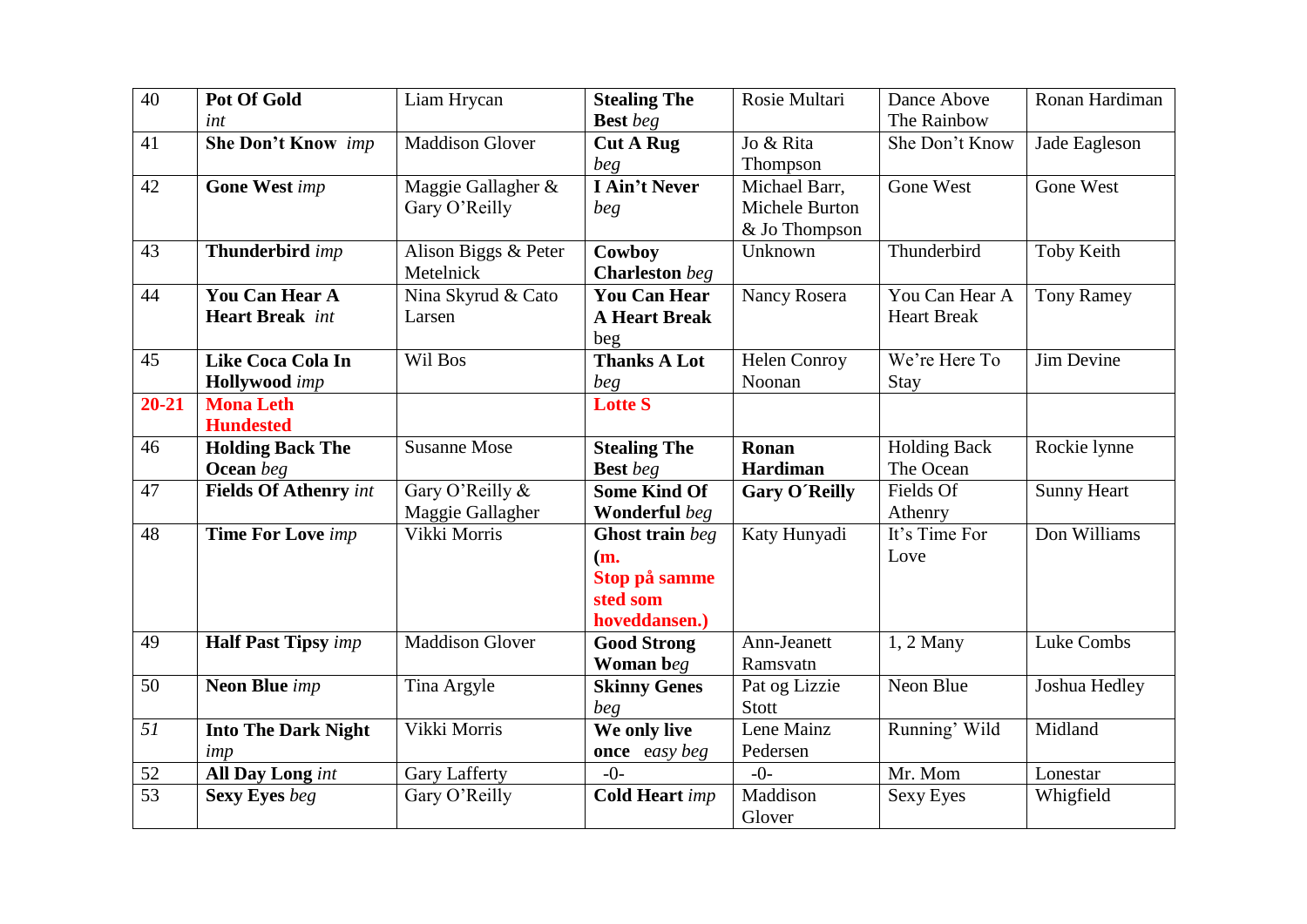| 54        | You're Too Late beg                           | Ivonne Verhagen                                    |                                        |                             | You're Too Late                        | Antoinette &<br>The Bluebonnets      |
|-----------|-----------------------------------------------|----------------------------------------------------|----------------------------------------|-----------------------------|----------------------------------------|--------------------------------------|
| $21 - 22$ | <b>Lone Mathiasen</b><br><b>Roseliners</b>    |                                                    | <b>Charlotte</b>                       |                             |                                        |                                      |
| 55        | <b>Crystal Touch imp</b>                      | Claire Bell &<br><b>Maddison Glover</b>            | Salt, Lime &<br>Tequila beg            | Michelle Wright             | Slow Hand                              | Mike Ryan                            |
| 56        | <b>The Boat To Liverpool</b><br>imp           | Ross Brown                                         | <b>The Little</b><br><b>Farmer</b> beg | Mona Leth                   | On The Boat To<br>Liverpool            | <b>Nathan Carter</b>                 |
| 57        | <b>Playboys</b> imp                           | Karl-Harry Winson                                  | <b>I Close My Eyes</b><br>beg          | <b>Hazel Pace</b>           | Playboys                               | Midland                              |
| 58        | <b>Reunited!</b> beg                          | <b>Niels Poulsen</b>                               | <b>Time To Come</b><br>Together imp.   | <b>Gitte Stehr</b>          | Undivided                              | Tim McGraw &<br><b>Tyler Hubbard</b> |
| 59        | <b>Rose Garden int</b>                        | Jo Thompson                                        | <b>Float Ya' Boat</b><br>beg. årsdans  | Ria Vos                     | Rose Garden                            | <b>Scooter Lee</b>                   |
| 60        | <b>Crazy Foot Mambo</b><br>imp                | Paul McAdam                                        | <b>Little Rhumba</b><br>beg.           | Donna Laurin                | If You Wanna<br>Be Happy               | Dr. Victor & The<br>Rasta Rebels     |
| 61        | <b>Untamed</b> int<br>*** Ikke gennemgå       | Alessandro Boer                                    | <b>All You Need</b><br>beg             | Robbie<br>McGowan<br>Hickie | Untamed                                | Cam                                  |
| 62        | <b>Just Fly</b> imp                           | Roy Hadisubroto &<br>Fiona Murray & Jo<br>Thompson | <b>Time For Love</b><br>beg            | Vikki Morris                | Just Fly                               | Max Barskih                          |
| 63        | <b>I Found Another You</b><br>beg             | <b>Bonita Malone</b>                               | <b>Into The Dark</b><br>Night imp.     | Vikki Morris                | I Found Another<br>You                 | <b>Mark Chesnutt</b>                 |
| 64        | <b>You And I</b> int<br>***Ikke gennemgå      | Oli Geir & Hugrún                                  | $-0-$                                  | $-()$ -                     | Someday                                | Hera Bjôrk                           |
| $22 - 23$ | <b>Annette Dida</b><br><b>Greve Linedance</b> |                                                    | <b>Mona</b>                            |                             |                                        |                                      |
| 65        | <b>Greener Grass</b> imp                      | <b>Elaine Cook</b>                                 | Sexy eyes beg                          | Gary O'Reilly               | Don't Let The<br><b>Grass Fool You</b> | Johnny Reid                          |
| 66        | <b>What A Song Can Do</b><br>imp              | Heather Barton &<br><b>Andrew Hayes</b>            | <b>Stealing the</b><br><b>Best</b> beg | Ronan Hardiman              | What A Song<br>Can Do                  | Lady A                               |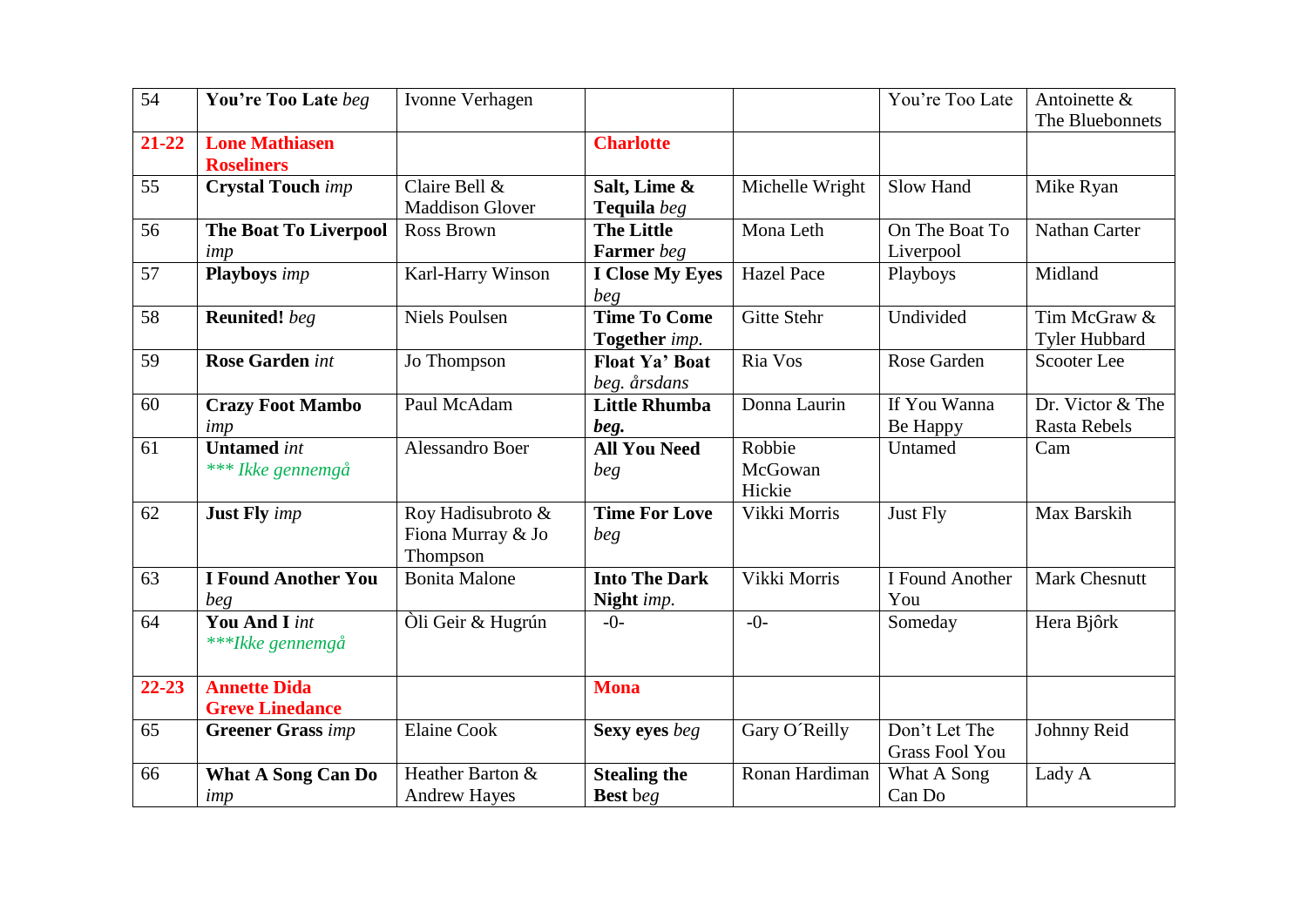| 67 | Little Less broken <i>imp</i>  | <b>Maddison Glover</b>  | <b>My Little Old</b> | Mona Leth           | <b>Little Less</b> | Luke Bryan      |
|----|--------------------------------|-------------------------|----------------------|---------------------|--------------------|-----------------|
|    |                                |                         | Lover beg            |                     | <b>Broken</b>      |                 |
| 68 | <b>Danger Twins</b> int        | Karl-Harry & Jamie      | <b>Bad Habit</b>     | Lene Mainz          | Movin'             | Danger Twins    |
|    |                                | Barnfield               | <b>Leads to You</b>  | Pedersen            |                    |                 |
|    |                                |                         | beg årsdans          |                     |                    |                 |
| 69 | In Heaven int                  | Karl-Harry Winson       |                      |                     | Heaven             | Bryan Adams     |
| 70 | <b>Gypsy Queen</b> imp         | <b>Hazel Pace</b>       | <b>Gypsy Queen</b>   | Lene Mainz          | Gypsy Queen        | Chris Norman    |
|    |                                |                         | <b>Easy</b> beg      |                     |                    |                 |
| 71 | <b>Big Blue Tree</b> beg       | Ria Voss                | The Bomp <i>imp</i>  | Kim Ray             | Big Blue Tree      | Michael English |
| 72 | <b>One Too Many</b> <i>imp</i> | Neville Fitzgerald $\&$ | <b>Whole Again</b>   | Sue Johnstone       | One Too many       | Keith Urban     |
|    |                                | Julie Harris            | beg/int              |                     |                    | (feat. Pink)    |
| 73 | <b>Sweet Attraction int</b>    | Kate Sala, Dee Musk,    | Let It Bay $-$ Be    | Tina Argyle         | What Gave Me       | Trisha Yearwood |
|    |                                | <b>Shelly Guichard</b>  | beg                  |                     | Away               | (feat.Garth)    |
|    |                                |                         |                      |                     |                    | Brooks)         |
| 74 | <b>Side By Side</b>            | Patricia E Stott        | <b>Living Next</b>   | <b>Susanne Mose</b> | We Work It Out     | Joni Harms      |
|    | int                            |                         | <b>Door To Alice</b> |                     |                    |                 |
|    |                                |                         | beg                  |                     |                    |                 |
| 75 | My Bestie <i>imp</i>           | Jose Miguel, Colin      | <b>AB My Bestie</b>  | <b>Beate Lenk</b>   | Iko Iko            | Justin          |
|    |                                | Ghys                    | beg                  |                     |                    | Wellington      |

## **FREDAG** *SKÆRBÆK*

|                 | <b>HOVED DANS</b>                        | Koreograf                        | <b>FLOOR SPLIT</b>                                                    | Koreograf    | <b>Musik</b>                 | <b>Kunstner</b>     |
|-----------------|------------------------------------------|----------------------------------|-----------------------------------------------------------------------|--------------|------------------------------|---------------------|
| 10<br>12.00     | <b>Niels Poulsen</b><br><b>WORKSHOPS</b> |                                  | Floor split er ikke kun<br>beginner danse<br>Find meget gerne selv på |              |                              |                     |
| 76              | <b>She Cares</b> imp                     | Niels Poulsen                    | $-0-$                                                                 |              | She Cares                    | Patrick Dorgan      |
| 77              | Italiano int                             | Niels Poulsen,<br>Rachel & Shane | $-0-$                                                                 |              | Mamma Mia<br>(He's Italiano) | Elena               |
| 78              | <b>Blinded By Beauty</b> int             |                                  | $-0-$                                                                 |              | Better Of                    | <b>Ryland James</b> |
|                 |                                          | <b>PAUSE</b>                     | <b>PAUSE</b>                                                          | <b>PAUSE</b> | <b>PAUSE</b>                 |                     |
| $14-$<br>14.30  | <b>Recap v/ Niels Poulsen</b>            |                                  |                                                                       |              |                              |                     |
| 14.30-<br>15.00 | <b>Susanne Mose</b>                      |                                  | <b>Lotte T</b>                                                        |              |                              |                     |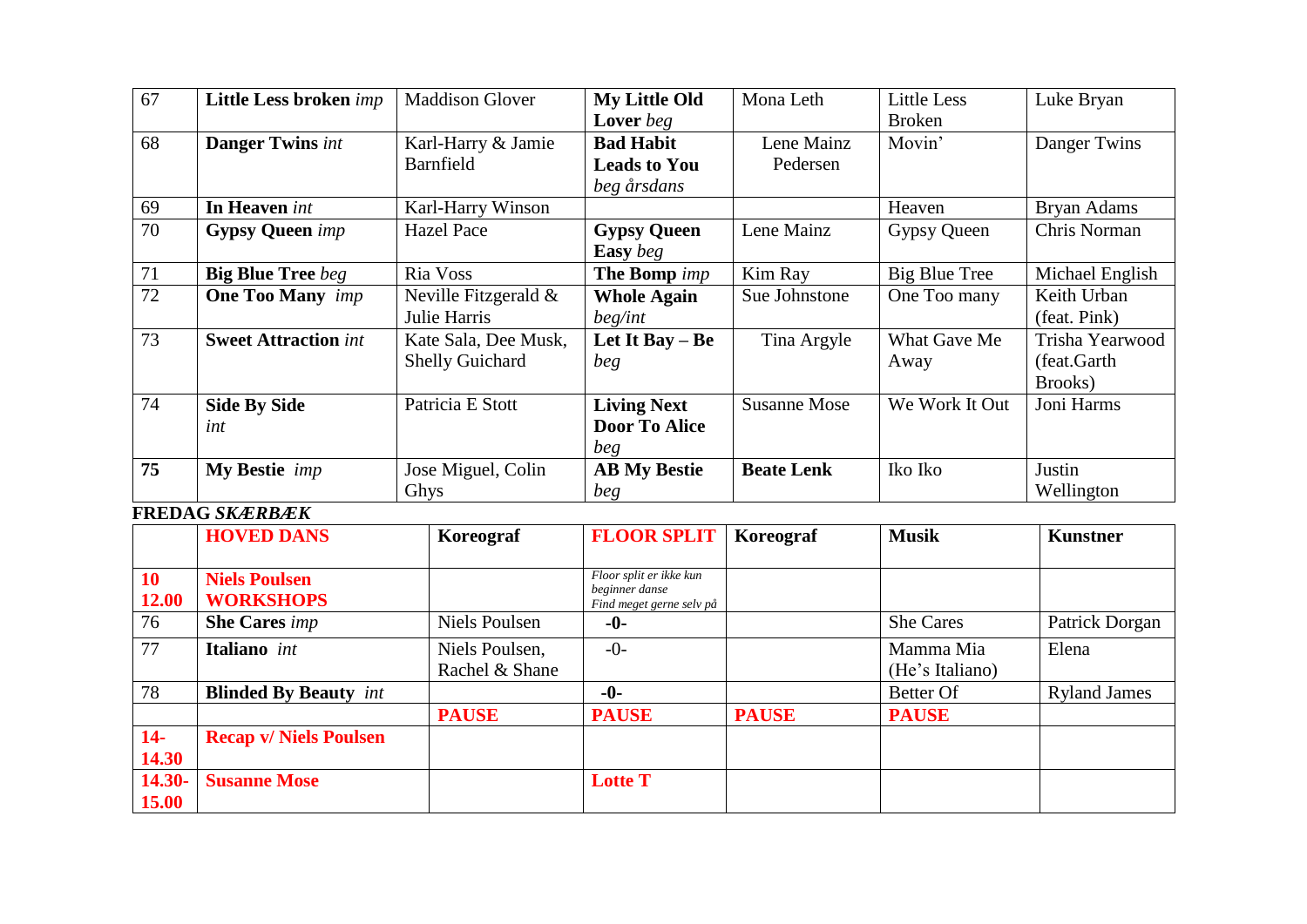| 79              | <b>Again And Again int</b>                | Alison & Peter &<br>Jo Kinser       | <b>Stroll Along</b><br>Cha Cha beg       | Jeanette & John<br>Sandham     | Love Again                      | Dua Lipa                            |
|-----------------|-------------------------------------------|-------------------------------------|------------------------------------------|--------------------------------|---------------------------------|-------------------------------------|
| 80              | <b>The Belle Of Liverpool</b><br>imp      | <b>Audrey Watson</b>                | Lindi Shuffle<br>easy beg                | Jane Smee                      | The Belle Of<br>Liverpool       | Derek Ryan                          |
| 81              | <b>Faithful Soul</b> int waltz            | Gary O'Reilly &<br>Maggie Gallagher | Ritas Waltz beg                          | Jo Thompson                    | Faith's Song                    | Celtic Woman                        |
| 82              | My Veronica int                           | Alison Biggs &<br>Peter Metelnick   | Louisiana<br>beg                         | Connie Nielsen                 | Veronica                        | <b>Barbados</b>                     |
| $\overline{83}$ | Cee Cee absolut beginner                  | <b>Hayley Wheatley</b>              | Corn imp                                 | Rob Fowler                     | Oh Cecilia                      | The Vamps                           |
| $15-16$         | <b>Bente Andersen</b><br><b>Hundested</b> |                                     | <b>Mona</b>                              |                                |                                 |                                     |
| 84              | <b>Bad Habits int</b>                     | Maggie Gallagher<br>& Gary O'Reilly | <b>Bad Habits</b><br><b>Leads To You</b> | Lene Mainz<br>Pedersen         | <b>Bad Habits</b>               | Ed Sheeran                          |
| 85              | Get Wild int                              | <b>Maddison Glover</b>              | <b>Mamma Maria</b><br>beg                | <b>Frank Trace</b>             | Wild                            | <b>LOLO</b>                         |
| 86              | <b>Heart Of An Angel imp</b>              | Willie Brown                        | $-()$                                    | $-0-$                          | Heart Of An<br>Angel            | Modern<br>Talking                   |
| 87              | Melodia int                               | Kim Ray                             | <b>Mama's Pearls</b><br>beg              | Barbara & Nigel<br>Payne       | La Melodia                      | Joey Montana                        |
| $\overline{88}$ | <b>Cyper Drop</b> int                     | Fred Whitehouse                     | <b>Walking On</b><br>The Moon beg        | <b>Susanne Mose</b><br>Nielsen | Drop It To The<br>Floor         | Fletcher<br>Kirkman                 |
| 89              | <b>Never Be That Girl int</b>             | Karen Hadley                        | <b>This and That</b><br>beg              | <b>Gary Lafferty</b>           | Never Wanted To<br>Be That Girl | Carly Pearce &<br>Ashley<br>McBryde |
| 90              | <b>Lord Help Me</b><br>imp                | Marie Sørensen                      | <b>Thanks A Lot</b>                      | <b>Helen Conroy</b><br>Noonan  | Lord Help Me                    | The Bellamy<br><b>Brothers</b>      |
| 91              | I'm On My Way beg                         | Maggie Gallagher                    | Coastin' beg/int                         | Ray and Tina<br>Yeoman         | Toora Loora Lay                 | Celtic Thunder                      |
| 92              | <b>Amame</b><br>int                       | Robbie McGowan                      | <b>Love Me Love</b><br>Me beg            | <b>Audrey Watson</b>           | Amame                           | <b>Belle Perez</b>                  |
| 93              | <b>Some Kind Of Wonderful</b><br>beg      | Gary O'Reilly                       | Something In<br>The Water beg            | <b>Niels Poulsen</b>           | Some Kind Of<br>Wonderful       | Rod Stewart                         |
| 94              | <b>Looking Up</b> beg                     | Maggie Gallagher                    | <b>Missing</b> imp                       | <b>Heather Barton</b>          | Looking Up                      | <b>Jesse Labelle</b>                |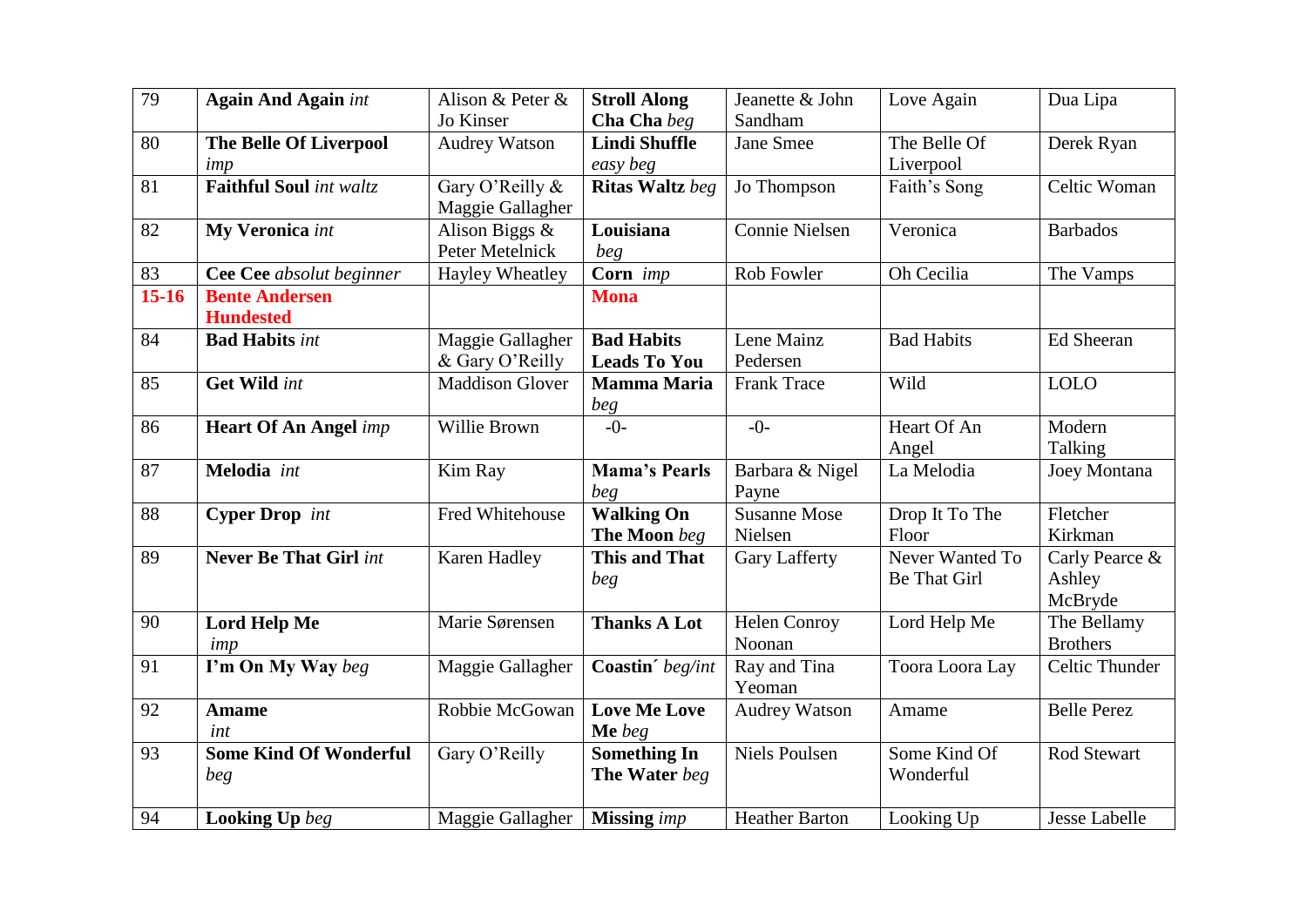| $16-17$        | <b>OPVISNINGSDANSE</b>               |                                             |                                    |                                |                                            |                                  |
|----------------|--------------------------------------|---------------------------------------------|------------------------------------|--------------------------------|--------------------------------------------|----------------------------------|
|                | <b>Susanne Mose</b>                  |                                             |                                    |                                |                                            |                                  |
| 95             | <b>A Lot About A Little</b>          | Bobby C, Cathy<br>M, Deborah O,<br>Elaine C | $-()$ -                            | $-()$ -                        | A Lot About A<br>Little                    | Jason Benoit &<br>Jdzl           |
| 96             | <b>Float Ya' Boat</b>                | Ria Vos                                     | $-0-$                              | $-0-$                          | I Was On A Boat<br>That Day                | Old Dominion                     |
| 97             | <b>Bad Habits Leads To You</b>       | Lene Mainz<br>Pedersen                      | $-0-$                              | $-0-$                          | <b>Bad Habits</b>                          | <b>Ed Sheeran</b>                |
| 98             | Corn                                 | Rob Fowler                                  | $-0-$                              | $-0-$                          | Corn                                       | <b>Blake Shelton</b>             |
| 99             | <b>Sunset Road</b>                   | Henrik Lassen                               | $-0-$                              | $-0-$                          | You Just Can't<br>See Him From<br>The Road | Paul Bogart                      |
|                |                                      | <b>PAUSE</b>                                | <b>PAUSE</b>                       | <b>PAUSE</b>                   | <b>PAUSE</b>                               |                                  |
| $19 - ?$       | <b>PARADE OG</b><br><b>OPVISNING</b> | <b>I GÅGADEN</b>                            |                                    |                                |                                            |                                  |
| 20.30<br>21.15 | <b>Annette/</b><br><b>Mona</b>       |                                             | <b>Mona/Annette</b>                |                                |                                            |                                  |
| 100            | <b>Honky Tonk Floor</b> imp          | Rob Fowler &<br><b>Agnes Gauthier</b>       | <b>Your first</b><br>name beg      | Lars Christensen               | <b>Honky Tonk</b><br>Hardwood Floors       | Jody Johnson                     |
| 101            | <b>All The Whiskey</b> imp           | Tina Argyle &<br>Karl-Harry<br>Winson       | $456$ waltz beg                    | Pip Hodge                      | All The Whiskey<br>In The World            | <b>Carly Pearce</b>              |
| 102            | <b>Mony Mony</b> imp                 | Maggie Gallagher                            | <b>Everyday</b> is for<br>Love beg | <b>Susanne Mose</b><br>Nielsen | Mony Mony                                  | The Deans                        |
| 103            | <b>Bonapartes Retreat</b> imp        | <b>Maddison Glover</b>                      | <b>All You Need</b><br>beg         | Robbie McGowan<br>Hickie       | <b>Bonapartes Retreat</b>                  | Glenn Campell                    |
| 104            | <b>Back In Love By Monday</b><br>imp | Ole Jacobson &<br>Nina K                    | <b>Forever And</b><br>Ever beg     | Benny Ray                      | If We're Not Back<br>In Love By<br>Monday  | Ray Lynam                        |
| 105            | <b>Blue Night Cha</b> imp            | Kim Ray                                     | <b>Whole Again</b><br>beg          | Sue Johnstone                  | <b>Blue Night Cha</b>                      | <b>Michael Learns</b><br>To Rock |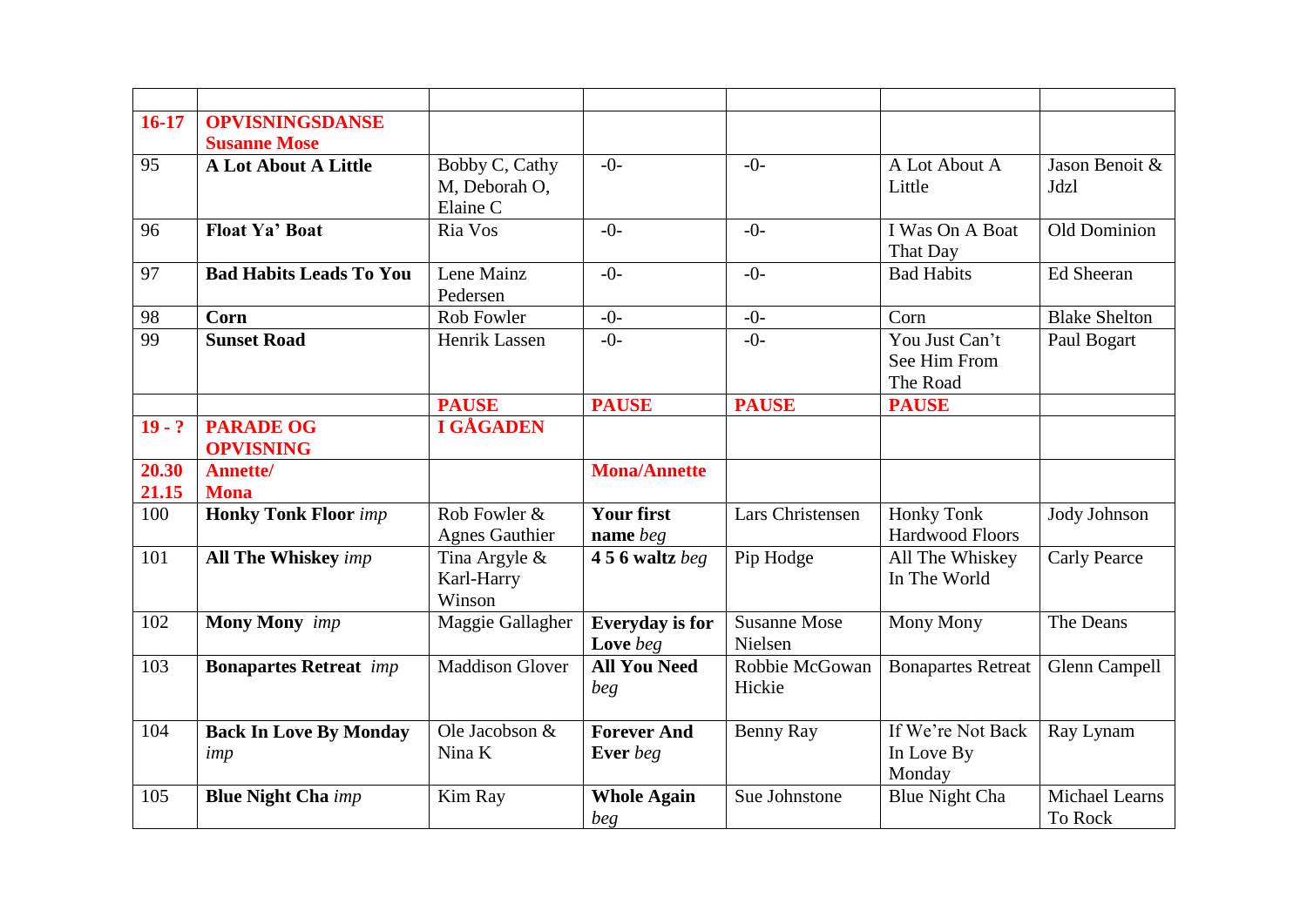| 106                | The Captain imp                                        | Joshua Talbot                                   | Cee Cee absolut<br>beginner               | Hayley Wheatley        | Wellerman              | Nathan Evans                             |
|--------------------|--------------------------------------------------------|-------------------------------------------------|-------------------------------------------|------------------------|------------------------|------------------------------------------|
| $21.15 -$<br>22.00 | <b>Paul Bailey</b>                                     |                                                 |                                           |                        |                        |                                          |
| 22.00<br>22.45     | <b>Jesper Tøttrup</b><br><b>Silverstar Linedancers</b> |                                                 | <b>Lotte T</b>                            |                        |                        |                                          |
| 107                | Dixie Girl int                                         | Séverine Fillion                                | <b>One On One</b><br>beg                  | Unknown                | Dixie Girl             | Jonathan East                            |
| 108                | <b>Going Going Gone imp</b>                            | <b>Maddison Glover</b>                          | <b>Irish Stew beg</b>                     | Lois Lightfoot         | Going Going<br>Gone    | Maddie Poppe                             |
| 109                | <b>Here Goes Nothing</b> int                           | Gary O'Reilly                                   | <b>Little Kiss Me</b><br><b>Honey</b> beg | Kim Van Der<br>Vesten  | Here Goes<br>Nothing   | Michael Shulte                           |
| 110                | Dixie Fix int                                          | <b>Niels Poulsen</b>                            | <b>Rocket To The</b><br><b>Sun</b> beg    | <b>Maddison Glover</b> | <b>About The South</b> | <b>Rodney Atkins</b>                     |
| 111                | <b>Walk Back To Me int</b>                             | Alison Biggs $\&$<br>Peter Metelnick<br>& Dan A | <b>Skinny Genes</b><br>easy beg           | Pat & Lizzie Stott     | Where You Gonna<br>Go  | Toby Keith                               |
| 112                | Dopamine int                                           | Gary O'Reilly                                   | <b>Broken Heart</b><br>beg                | Leo Boomen             | Dopamine               | Purple Disco<br>Machine<br>(feat.Eyelar) |
| 113                | <b>Keep It Simple int</b>                              | Karl-Harry<br>Winson                            | <b>I</b> Close My<br><b>Eyes</b><br>beg   | <b>Hazel Page</b>      | Keep It Simple         | <b>James Barker</b><br>Band              |
| 22.45<br>23.30     | <b>Paul Bailey</b>                                     |                                                 |                                           |                        |                        |                                          |

## **LØRDAG SKÆRBÆK**

|                | <b>HOVED DANS</b>                      | Koreograf    | <b>FLOOR SPLIT</b>                                                    | Koreograf         | <b>Musik</b> | Kunstner                |
|----------------|----------------------------------------|--------------|-----------------------------------------------------------------------|-------------------|--------------|-------------------------|
| $10-$<br>12.15 | <b>SUSANNE MOSE</b><br><b>WORKSHOP</b> |              | Floor split er ikke kun<br>beginner danse<br>Find meget gerne selv på | Lotte T florsplit |              |                         |
| 114            | <b>Stars In My Eyes</b><br>$\mu$       | Susanne Mose | $-()$                                                                 | -0-               | Jessico      | Kentucky<br>Headhunters |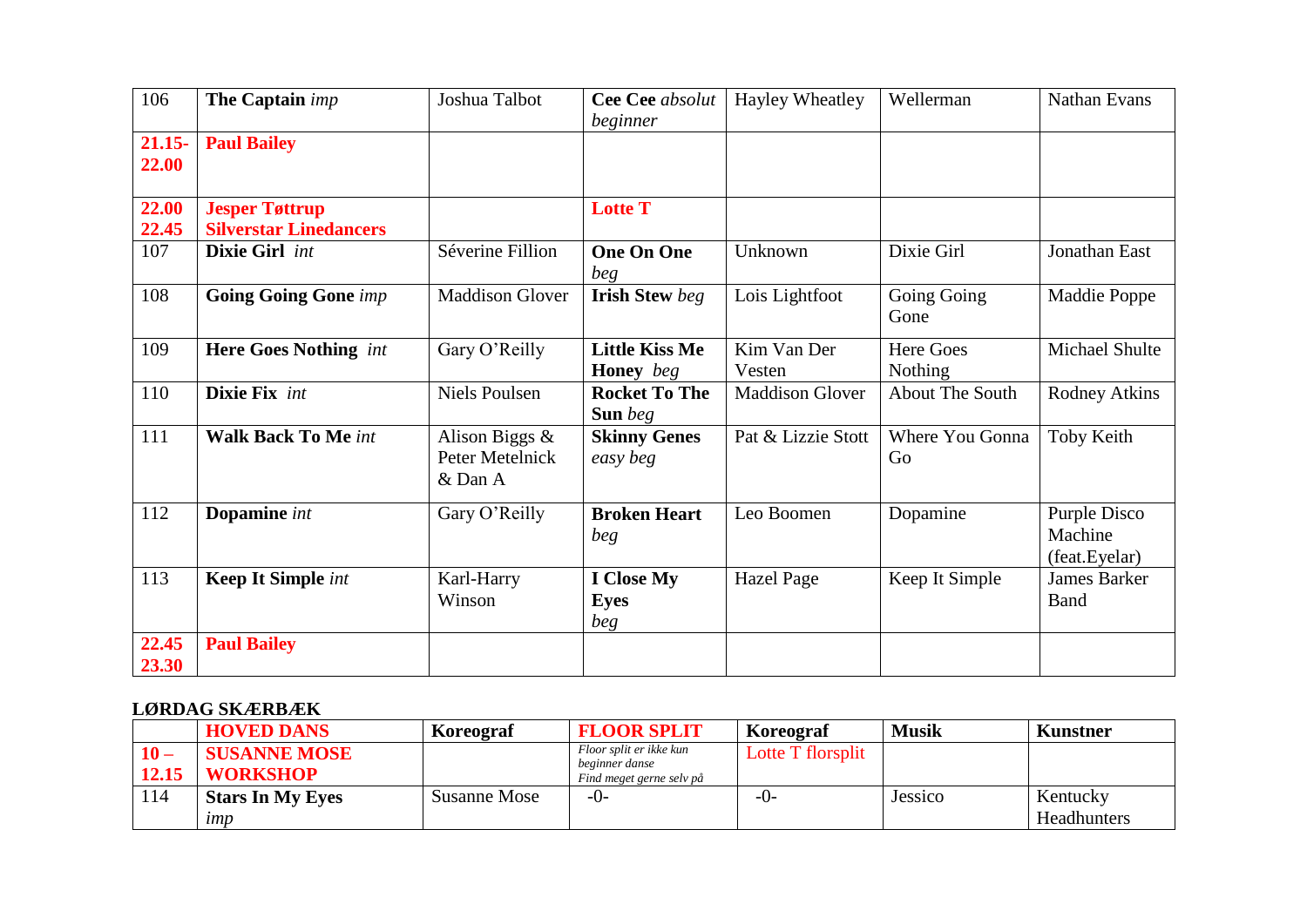| 115       | <b>Walking On The Moon</b>    | <b>Susanne Mose</b>   | $-0-$                   | $-0-$                | Walking On The         | Peter Westh &        |
|-----------|-------------------------------|-----------------------|-------------------------|----------------------|------------------------|----------------------|
|           | beg                           |                       |                         |                      | Moon                   | Julie Burton         |
| 116       | <b>The Older I Get</b>        | Will Bos &            | $-()$                   | $-0-$                | The Older I Get        | Alan Jackson         |
|           | int                           | <b>Yvonne Smeets</b>  |                         |                      | (pop)                  |                      |
| 117       | <b>No Place Like Home imp</b> | Suzi Beau             | $-0-$                   | $-0-$                | No Place Like          | The Kinnardlys       |
|           |                               |                       |                         |                      | Home                   |                      |
| 118       | <b>Now Always And Forever</b> | Darren Tubridy        | $-0-$                   | $-0-$                | Till We Meet           | Johnny Reid          |
|           | imp                           | & David Sinfield      |                         |                      | Again                  |                      |
|           |                               | & Rob Fowler          |                         |                      |                        |                      |
|           | <b>PAUSE</b>                  | <b>PAUSE</b>          | <b>PAUSE</b>            | <b>PAUSE</b>         |                        |                      |
| 13.30     | <b>OPVISNING I</b>            |                       |                         |                      |                        |                      |
|           | <b>GÅGADEN</b>                |                       |                         |                      |                        |                      |
| 14.30     | <b>HAPPY HOUR</b>             | På terassen           | <b>Ved Dj HENNING</b>   |                      |                        |                      |
| 18.30     | <b>FEST MIDDAG</b>            |                       |                         |                      |                        |                      |
| 20.30     | <b>Susanne Recap</b>          |                       | <b>Randi</b>            |                      |                        |                      |
| 21.15     |                               |                       |                         |                      |                        |                      |
| 119       | <b>Cold Heart</b> imp         | Maddison              | <b>All You Need</b> beg | Robbie               | Cold Heart             | Elton John &         |
|           |                               | Glover                |                         | McGowan              |                        | Dua Lipa             |
|           |                               |                       |                         | Hickie               |                        |                      |
| 120       | I've Been Waiting For         | Alison Johnstone      | Things beg              | <b>Gary Lafferty</b> | I've Been              | Amanda               |
|           | You imp                       | & Joshua Talbot       |                         |                      | <b>Waiting For You</b> | Seyfried             |
| 121       | Codigo imp                    | Pat Stott             | <b>Sunset Road beg</b>  | Henrik Lassen        | Codigo                 | George Strait        |
| $21.15 -$ | <b>Paul Bailey</b>            |                       |                         |                      |                        |                      |
| 22.00     |                               |                       |                         |                      |                        |                      |
| $22 -$    | Alle instruktørerne           |                       |                         |                      |                        |                      |
| 23.15     |                               |                       |                         |                      |                        |                      |
| 122       | $1+1$                         | Jean-Pierre           | Mini Mariana beg        | Jan Welch            | $1+1$                  | Sia                  |
|           | int                           | Madga & Niels         |                         |                      |                        | (feat Amir)          |
|           |                               | Poulsen               | $-()$ -                 | $-()$ -              | Home To                |                      |
| 123       | <b>Home To Donegal int</b>    | <b>Heather Barton</b> |                         |                      |                        | <b>Nathan Carter</b> |
|           |                               | & Niles Poulsen       |                         |                      | Donegal                | Smith & Thell        |
| 124       | <b>Shouting To The</b>        | <b>Niels Poulsen</b>  | <b>Every Day Is For</b> | <b>Susanne Mose</b>  | Goliath                |                      |
|           | <b>Monsters</b> int           |                       | Love beg                |                      |                        |                      |
|           |                               |                       |                         |                      |                        |                      |